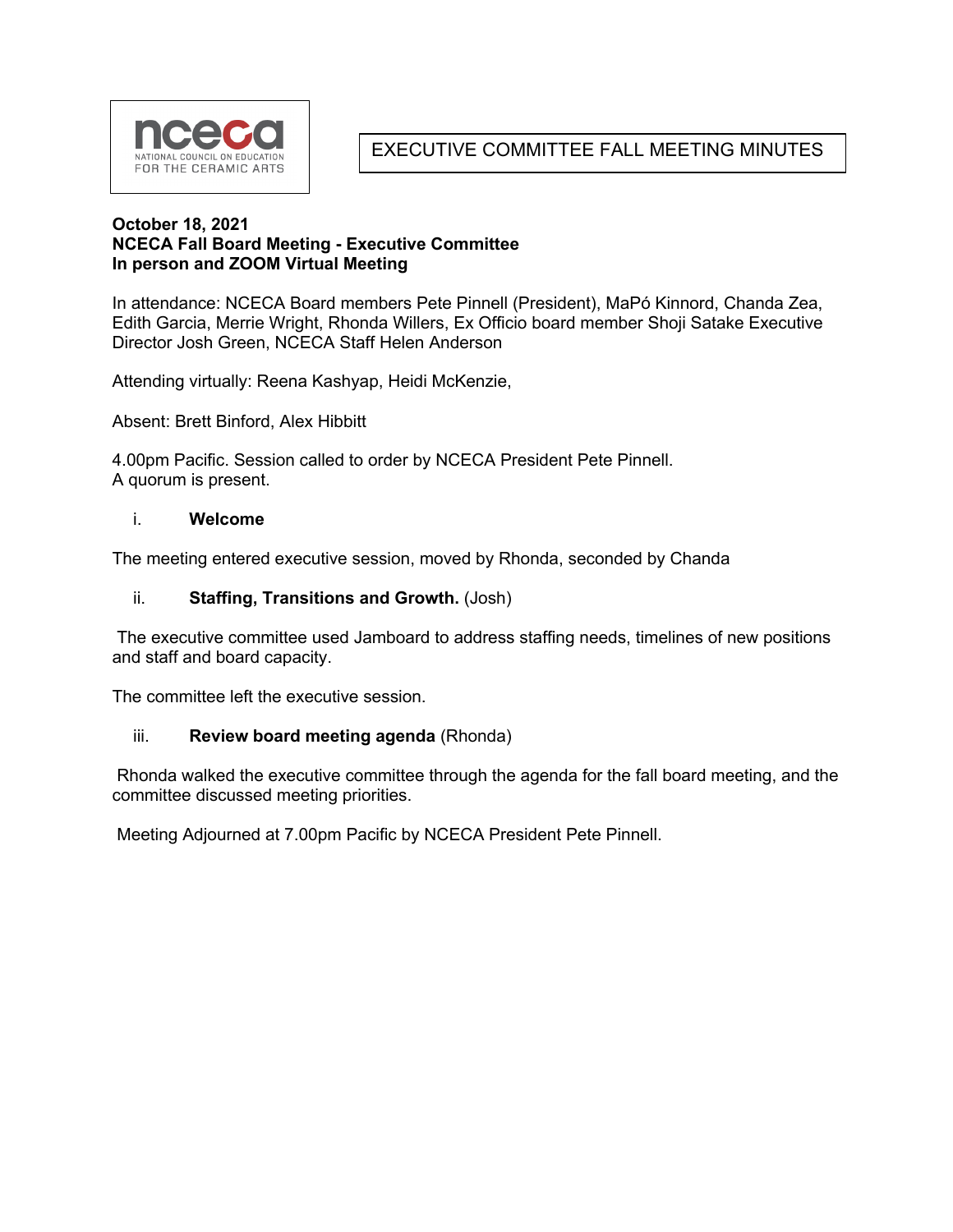# FALL BOARD MEETING MINUTES



#### **October 19, 2021 NCECA Fall Board Meeting - Full Board In person and ZOOM Virtual Meeting**

In attendance: NCECA Board members Pete Pinnell (President), MaPó Kinnord, Chanda Zea, Dina Perlasca, Jeff Vick, Edith Garcia, Michelle Castro, Merrie Wright, Rhonda Willers, Nancy Servis, Simon Levin, Pam Kravetz, Dina Perlasaca, Ray Gonzales, Ex Officio board member Shoji Satake Executive Director Josh Green, NCECA Staff Dori Nielsen, Tammy Lynn, and Helen Anderson.

Attending virtually: Lauren Sandler, Alex Hibbitt, Reena Kashyap, PJ Anderson, Heidi McKenzie, Gerald Brown

Absent: Brett Binford,

8.30 am Pacific. Session called to order by NCECA President Pete Pinnell. A quorum is present.

#### i. **Welcome & Introductions**

ii. **Finance and Audit Review** (Helen Anderson, Kristin Flewelling, Josh Green, Reena Kayshap)

Kris Flewelling presented the audit and the tax return to the board and encouraged the board to read the detailed notes. NCECA has had significant operating losses in the past 2 years due to the pandemic, but there are adequate holdings to draw on to sustain NCECA in the near term. Investment values increased significantly in 2021. She drew the board's attention to the deferred revenue, predominantly from registration fees held over from the cancelled 2020 conference. A portion of these were refunded or used as registration and sponsorship fees associated with the 2021 virtual conference. She also pointed to the NEA Cares Act funding and forgiven PPP loans NCECA received. Net assets were slightly higher than last year, as NCECA did have some income (mainly investment return). The 990 reflects a net loss of around half a million dollars, as investments and unrealized gain are broken out on this form.

There were three letters prepared by the auditor. In the letter to governance, the auditors pointed out some changes to accounting standards that were adopted in revenue recognition. In the controlled deficiency letter, there were no deficiencies or issues identified. The auditor stated that the organization has a good separation of duties, as well as checks and balances within an established remote internal control system. In the Management letter, the auditor suggests increasing our asset capitalization threshold to \$2500. In addition, she recommended management consider a virtual accounts payable methodology similar to Bill.com.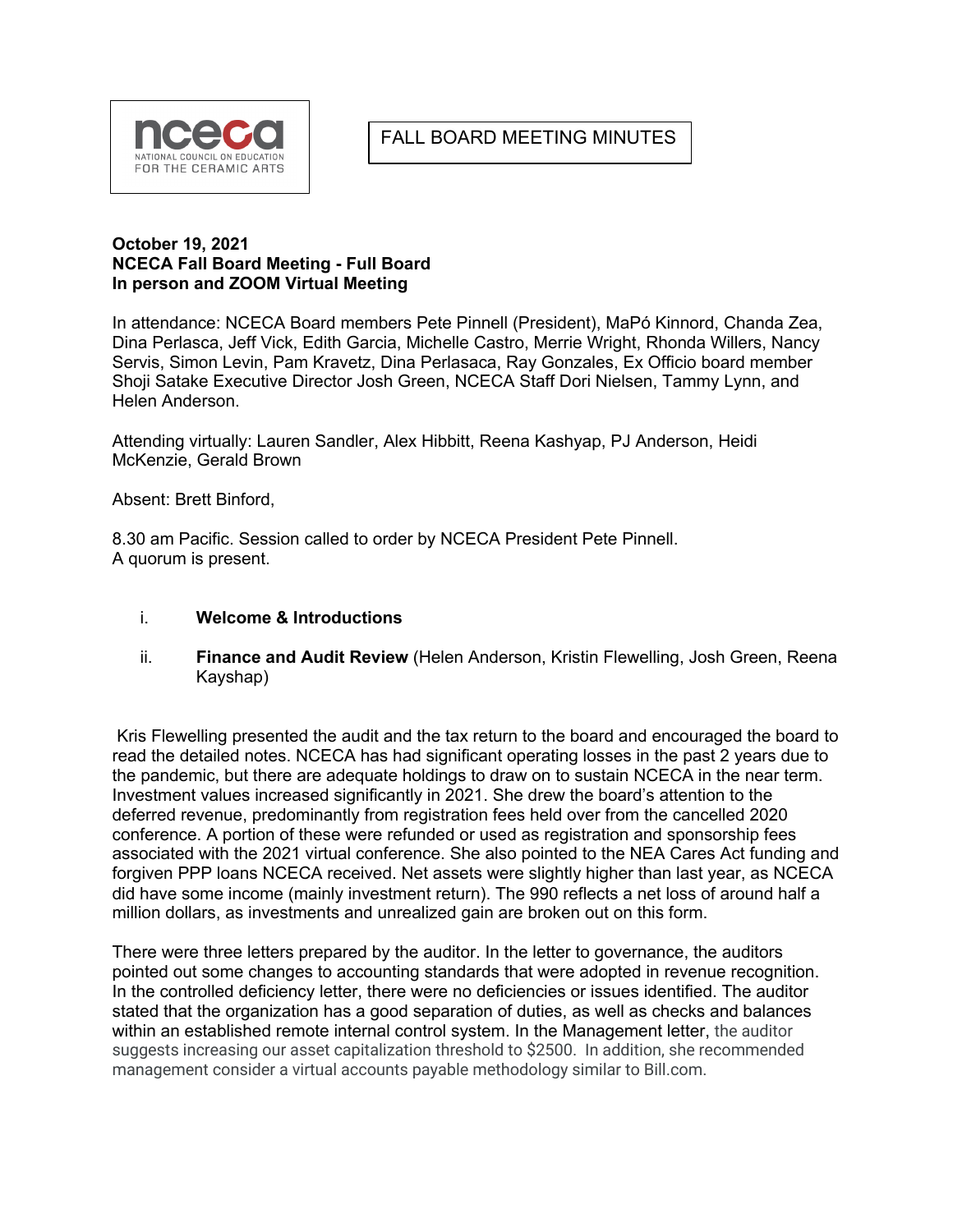The auditor addressed the question of Chapters, which had come up in board meeting minutes. Kris briefed the board on structural organizational concerns related to chapters and affiliates, offered some examples and advice and there was discussion.

Action item: further discussion on the topic of chapters/affiliates to clarify goals. (Followed by consultation with non-profit law attorney) Mapó, Heidi,

# iii. **The board Approved the September 21, 2021 minutes** (by unanimous consent)

## iv. **Onsite liaison 2023 conference**

The board entered Executive Session *(*Moved by Rhonda, seconded by Merrie) to approve an Onsite liaison for the 2023 conference

*The board came out of Executive Session (*Moved by Rhonda, seconded by Merrie)

v. **The board unanimously approved the Motion: that the board members acknowledge that they received the Audit & 990 as presented for the YF ending 2021.** (Moved by Reena, seconded by Alex, 16 votes in favor.)

Josh reminded the board that it has a duty of care to the organization and members, and that it is important that the board should identify areas that deserve extra scrutiny such as those related to the organization's mission and significant activities, financial health, executive compensation, insider transactions, types of expenses (e.g., administrative, fundraising, programmatic), unrelated business activity etc. The audit is mandated due to the size of the organization.

## vi. **Debrief members meeting & fall symposium** (Chanda, Alex)

Chanda reflected on the incredible work done by staff and board, as well as the extremely high quality of the presentations through the week. There are several possible reasons why there was not a higher attendance for any of the events other than the members' meeting. Discussion highlighted the quality of the content, how we could make that available in the future and the lessons that can be learned going forward.

## vii. **Membership Value** (Josh, Reena, Rhonda)

- a. pricing
- b. revenue streams
- c. platform for content distribution

Josh and Rhonda led a discussion around membership value, utilizing Jamboard to collect board comments, questions and ideas. Josh reminded the board that NCECA had a membership committee in the past. As this is a critical issue for the organization, the board should consider reinstating this committee. There are many strands that converge within this discussion - how do these align to the mission, vision and goals of NCECA, and what needs to be put in place to support any new initiatives?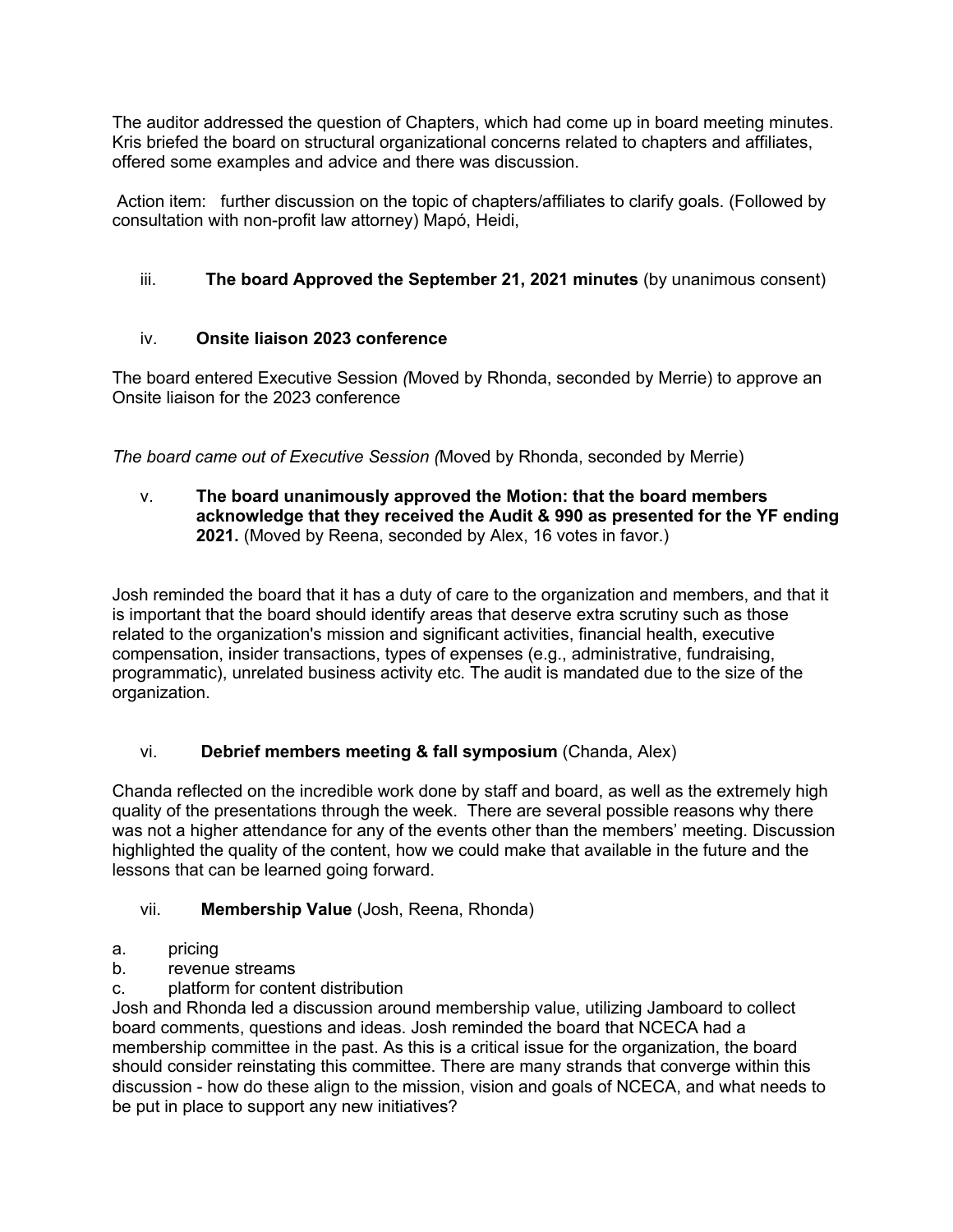### AFTERNOON SESSION (1:00pm Pacific)

### i. **Strategic Plan** (Rhonda, Josh)

The board used Jamboard to explore and identify key points that NCECA needs from a strategic plan and planner. Consulting with a strategic planner would help the organization work through business questions as well as the wider scope questions related to visioning. Josh reminded the board that this process focuses on the needs and aspirations of NCECA members, and discussion focused on the need for inclusivity within this imperative.

### ii. **Meet with Diane Niggli, pandemic compliance advisor** (Josh, Diane)

 Josh introduced Diane Niggli, who has been engaged by NCECA to help the organization navigate the challenges of providing a conference experience to our members that is as low risk as possible in terms of covid 19. Diane has been working in conference preparation for 16 years and is experienced in risk mitigation and troubleshooting. She has been working in the Sacramento area and recently transitioned into full time covid compliance work.

NCECA has a duty of care to put the interests of conference attendees first. Diane's role is to advise the board of best practices and assist NCECA in setting reasonable guidelines. California State and Federal guidelines continue to change, and NCECA must anticipate changes and have contingencies in place. Diane laid out a large number of time sensitive specifics that NCECA must address in terms of conference logistics, health supplies and staffing needs. There was discussion and questions for Diane from the board. Clear and timely communication of protocols to all attendees will be crucial.

**3:30 pm** Walk-through of convention center with Diane Niggli. Board members are welcome to attend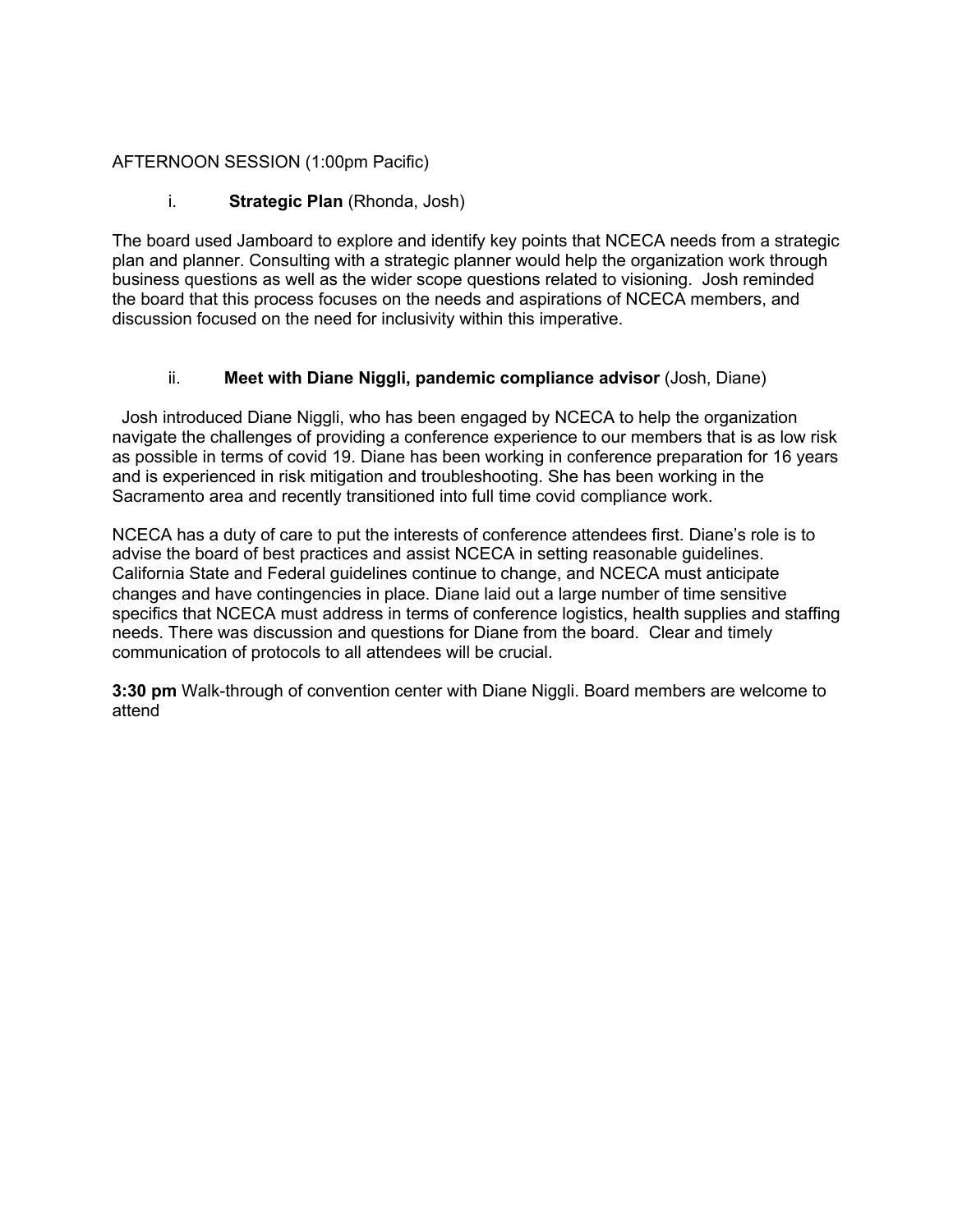# FALL BOARD MEETING MINUTES



### **October 20th 2021 NCECA Fall Board Meeting - Full Board In person and ZOOM Virtual Meeting**

In attendance: NCECA Board members Pete Pinnell (President), MaPó Kinnord, Chanda Zea, Dina Perlasca, Jeff Vick, Edith Garcia, Michelle Castro, Merrie Wright, Rhonda Willers, Nancy Servis, Simon Levin, Pam Kravetz, Ray Gonzales, Ex Officio board member Shoji Satake Executive Director Josh Green, NCECA Staff Dori Nielsen, Tammy Lynn, and Helen Anderson.

Attending virtually - Alex Hibbitt, Reena Kashyap, PJ Anderson, Heidi McKenzie, Gerald Brown

Absent: Brett Binford.

8.45 am Pacific, session called to order by NCECA President Pete Pinnell. A quorum is present.

### i. **Year-round programming (10,000 ft view)** (Josh)

Josh introduced the jamboard focusing on year-round programming and directed the board to a spreadsheet that includes workflow tracking for projects through the year. The number of things that NCECA has been working on have grown exponentially. The board worked on the jamboard to collect comments, questions and ideas on this issue. Staffing capacity, communications and development were highlighted through this brainstorming process as the board discussed how to serve the needs of NCECA members. While there was a suggestion that a committee might be formed to further explore ideas raised in the document, it was agreed that this work feeds into the strategic planning process, and that the strategic planning group should address this input.

### ii. **2022 Conference Programming updates and needs** (Chanda)

Chanda briefed the board on some programming holes that remain and possible presenters and demonstrating artists that she is working on. There was discussion and questions about procedures around the demonstrating artist call as well as the programming of the maker space. Josh reiterated the need for a concerted commitment to foreground artists working out of the history of traditional cultures in the Sacramento area, particularly when identifying a demonstrating artist.

Action Item: Chanda will continue to work on programming gaps. Action Item: Review of the Maker Space and Demonstrating Artist call and procedure for 2023. (Rhonda)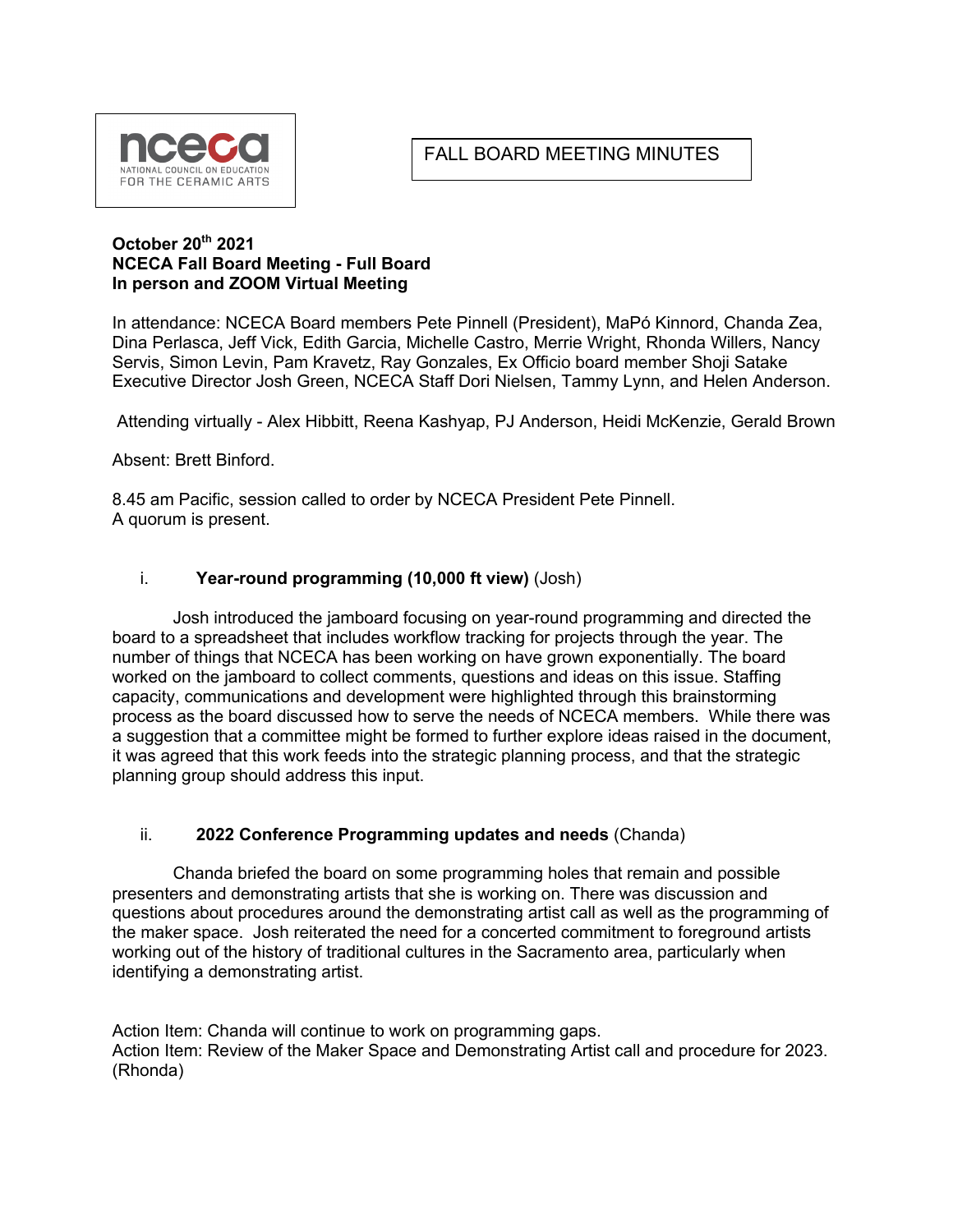### iii. **Executive committee report on staffing and meeting schedule** (Josh, Rhonda, Merrie)

*The board went into executive session* (Moved by Chanda, seconded by Rhonda) and asked the staff except Helen Anderson to excuse themselves.

Josh briefed the board on changes in staffing needs and progress in crafting new staff positions that were approved in this year's budget.

*The board came out of executive session*, (Moved by Ray, seconded by Rhonda)

## iv. **Conference Kickoff Wine Reception at Gerry and Deborah Walburg** (Nancy)

Nancy introduced the evening's event.

### v. **Meeting Schedule**

Meetings have been spaced out to allow committees to do their work

Future Board Meeting Schedule November 18, 2021 at 7 pm EST January 11, 2022 at 7 pm EST focus on board nominations March 2, 2021 at 7 pm EST – what our roles are in the upcoming conference

AFTERNOON SESSION (1:23 pm Pacific**)**

### i. **Rethinking Fellowships** (Merrie, Alex, Josh)

Merrie introduced the jamboard where the board was guided through a brainstorming exercise reflecting on current fellowships, fellowships in development and possible future fellowships. Discussion focused on application timelines, distribution of fellowship awards across categories, who fellowships do and should serve, obstacles to application and radical approaches. Rhonda brought up the role of membership in relationship to fellowship application. The board discussed this issue, the benefits of membership and whether membership at current cost levels was a barrier to accessibility. Staff field questions from Fellowship applicants on this point and need to have guidance to respond.

Action Item: creation of a detailed document outline for the Board/Staff to use cohesive terminology for conversations around membership and fellowships. (Josh/Tammy)

**4:30- 6:00pm: Reception:** Conference Kickoff Wine Reception at Gerry and Deborah Walburg reception in their outdoor artist compound/garden: https://www.sacmag.com/magazine/avantgarden/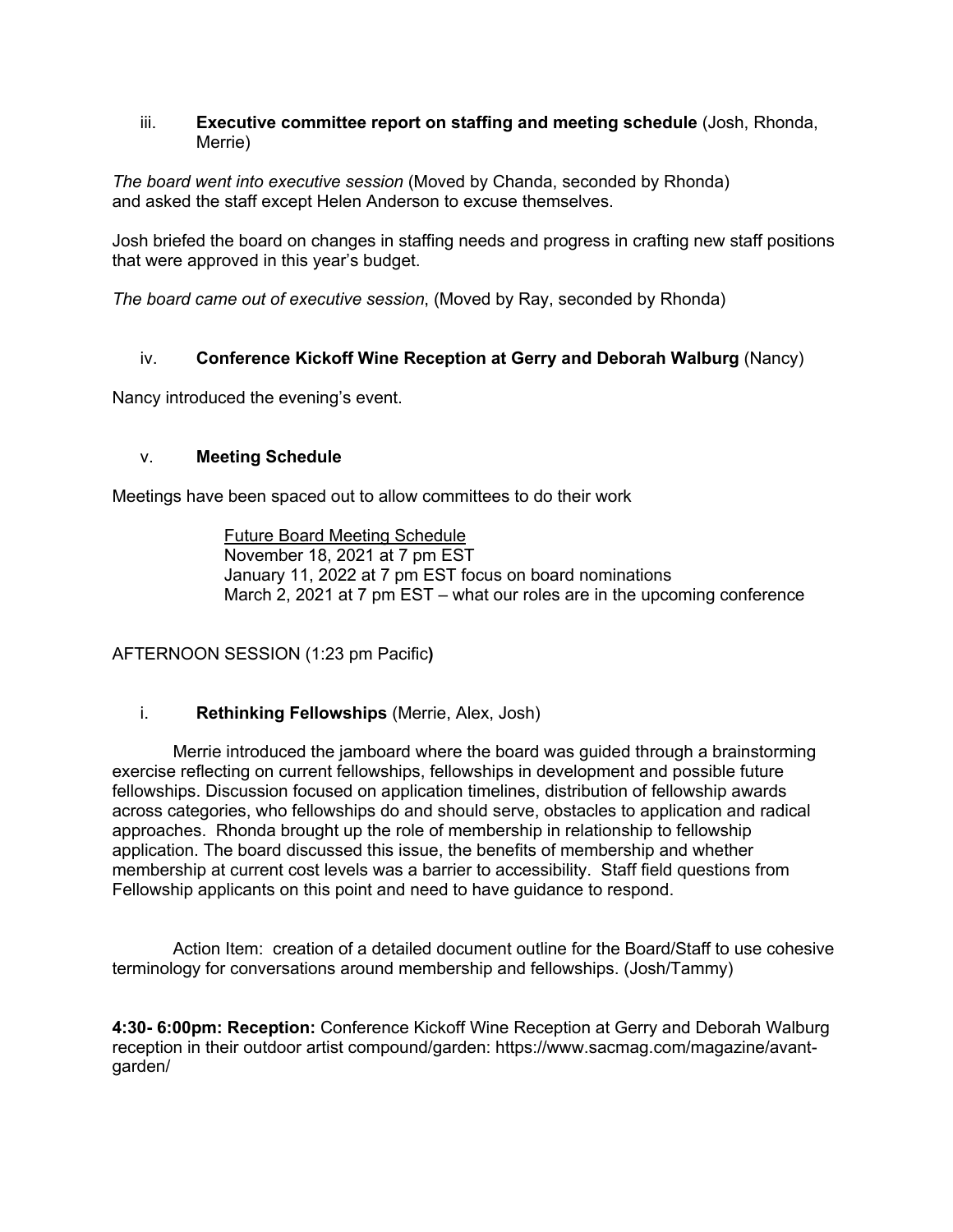# FALL BOARD MEETING MINUTES



#### **October 21, 2021 NCECA Fall Board Meeting - Full Board In person and ZOOM Virtual Meeting**

In attendance: NCECA Board members Pete Pinnell (President), MaPó Kinnord, Chanda Zea, Dina Perlasca, Jeff Vick, Michelle Castro, Merrie Wright, Rhonda Willers, Nancy Servis, Simon Levin, Pam Kravetz, Ray Gonzales, Ex Officio board member Shoji Satake, Executive Director Josh Green, NCECA Staff Dori Nielsen,Tammy Lynn, and Helen Anderson.

Attending virtually - Lauren Sandler, Alex Hibbitt, Reena Kashyap, PJ Anderson, Gerald Brown

Absent: Brett Binford, Edith Garcia, Heidi McKenzie

8.00 am Pacific. Session called to order by NCECA President Pete Pinnell. A quorum is present.

### i. **Debrief from last night's event**

The board thanked Nancy and Ray and the Walberg's for hosting the conference kick-off event. It was a great opportunity to be able to meet many of the regional team working on the 2022 conference as well as arts professionals and supporters in the area.

Mapó raised a concern about lack of Black representation at the event and encouraged the board to work harder to seek out and identify ways to support the attendance of BIPOC individuals in the field. This is a task for the board as a whole and reaches through all the work that NCECA is engaged in. Initiatives such as those being proposed by the Collaborations and Engagement committee are important elements to further these goals. Shoji stated that NCECA has been making very real progress and the board must continue this commitment within NCECA as well as in their own individual communities.

The discussion also turned to the need to clarify roles and expectations of onsite committee members. The timeline of the annual conference brings a huge workload and many challenges to the Onsite liaisons and committee. NCECA is asking individuals with very full schedules to volunteer their time and energy to the conference, and must clearly communicate the vision, mission and goals for the organization and conference alike.

Action item: schedule board members on regional committee zooms to maintain connection. Action item: Craft guidelines/best practices for onsite liaisons and committee (Nancy, Ray, Jeff, Pam, Shoji, Merrie have experience in these roles)

Action item: Research sources for DEI training to integrate with upcoming strategic planning, board and staff development.